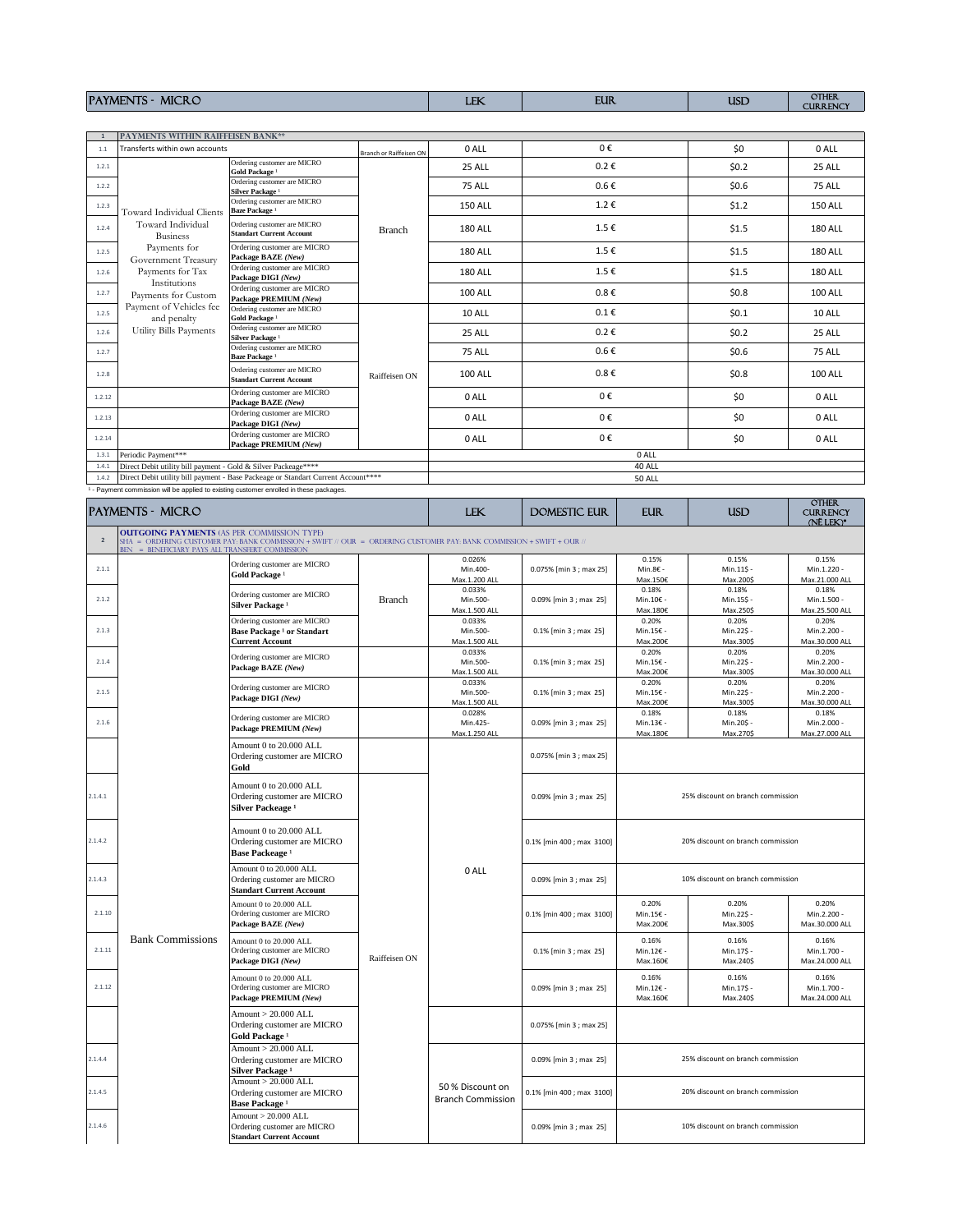| 2.1.16 |                         | Amount $> 20,000$ ALL<br>Ordering customer are MICRO<br>Package BAZE (New)                         |               |       | 0.1% [min 400 ; max 3100] | 0.20%<br>Min.15€ -                         | 0.20%<br>Min.22\$ -                           | 0.20%<br>Min.2.200 -                                     |
|--------|-------------------------|----------------------------------------------------------------------------------------------------|---------------|-------|---------------------------|--------------------------------------------|-----------------------------------------------|----------------------------------------------------------|
| 2.1.17 |                         | Amount > 20.000 ALL<br>Ordering customer are MICRO<br>Package DIGI (New)                           |               |       | 0.1% [min 3 ; max 25]     | Max.200€<br>0.16%<br>Min.12€ -<br>Max.160€ | Max.300\$<br>0.16%<br>Min.17\$ -<br>Max.240\$ | Max.30.000 ALL<br>0.16%<br>Min.1.700 -<br>Max.24.000 ALL |
| 2.1.18 |                         | Amount > 20,000 ALL<br>Ordering customer are MICRO<br>Package PREMIUM (New)                        |               |       | 0.09% [min 3 ; max 25]    | 0.16%<br>Min.12€ -<br>Max.160€             | 0.16%<br>Min.17\$ -<br>Max.240\$              | 0.16%<br>Min.1.700 -<br>Max.24.000 ALL                   |
| 2.1.5  |                         | <b>Toward Raiffeisen Kosove</b>                                                                    |               |       |                           | 10€                                        | 14\$                                          |                                                          |
| 2.1.6  |                         | <b>Toward Raiffeisen Banks Network</b>                                                             | Branch or     |       |                           | 20% discount on<br>standart commission     |                                               |                                                          |
| 2.1.7  |                         | Toward Raiffeisen Invest &<br>Raiffeisen Preistigj                                                 | Raiffeisen ON | 0 ALL |                           | 0€                                         |                                               |                                                          |
| 2.1.8  |                         | Toward Pension Fond - Raiffesien<br>Pension                                                        |               | 0 ALL |                           |                                            |                                               |                                                          |
| 2.2.1  |                         | <b>Toward other Banks</b>                                                                          |               |       |                           | 6€                                         | 10€                                           | 900 ALL                                                  |
| 2.2.2  |                         | <b>Toward Raiffeisen Kosove</b>                                                                    |               |       |                           | 0€                                         | 0€                                            |                                                          |
| 2.2.3  | <b>SWIFT Commission</b> | <b>Toward Raiffeisen Banks Network</b>                                                             | Branch or     | 0 ALL | 0€                        | 6€                                         |                                               |                                                          |
| 2.2.4  |                         | Toward Raiffeisen Invest &<br>Raiffeisen Preistigj                                                 | Raiffeisen ON |       |                           | 0€                                         |                                               |                                                          |
| 2.2.5  |                         | Toward Pension Fond - Raiffesien<br>Pension                                                        |               |       |                           | 0€                                         |                                               |                                                          |
| 2.3.1  |                         | <b>EUR Amoun from</b><br>0 to 12.500                                                               |               |       |                           | <b>10 EUR</b>                              |                                               |                                                          |
| 2.3.2  |                         | <b>EUR</b> Amoun from<br>12.501 to 20.000                                                          |               |       |                           | 15 EUR                                     |                                               |                                                          |
| 2.3.3  | <b>OUR Commission</b>   | <b>EUR</b> Amoun from<br>20,001 to 50,000                                                          | Branch or     | 0 ALL | 0 EUR                     | <b>20 EUR</b>                              |                                               |                                                          |
| 2.3.4  |                         | EUR Amount from $>= 50.001$                                                                        | Raiffeisen ON |       |                           | <b>25 EUR</b>                              |                                               |                                                          |
| 2.3.5  |                         | Other Currency                                                                                     |               |       |                           |                                            | 25 USD                                        | 4400 ALL                                                 |
| 2.3.6  |                         | Raiffeisen Kosove                                                                                  |               |       |                           | <b>10 EUR</b>                              | 14 USD                                        |                                                          |
| 2.3.7  |                         | Raiffeisen Invest & Raiffeisen<br>Prestigi                                                         |               |       |                           | 0 EUR                                      |                                               |                                                          |
|        |                         | <sup>1</sup> - Payment commission will be applied to existing customer enrolled in these packages. |               |       |                           |                                            |                                               |                                                          |

|     | <b>INCOMING PAYMENTS</b>                                                                          |       |       |                                        |                                                  |                                        |
|-----|---------------------------------------------------------------------------------------------------|-------|-------|----------------------------------------|--------------------------------------------------|----------------------------------------|
| 3.1 | Incoming Payments (National & International)<br>- Gold Packeage <sup>1</sup>                      |       |       | 0.11%<br>Min.7€ -<br>Max.70€           | 0.11%<br>Min.10\$ - Max.100\$                    | 0.11%<br>Min.1.000 -<br>Max.10.000 ALL |
| 3.2 | Incoming Payments (National & International)<br>- Silver Packeage <sup>1</sup>                    | 0 ALL | 0 EUR | 0.13%<br>Min.10€ -<br>Max.70€          | 0.13%<br>Min.15\$ - Max.100\$                    | 0.13%<br>Min.1.500 -<br>Max.10.000 ALL |
| 3.3 | Incoming Payments (National & International) -<br>Other Micro Packages & Standart Current Account |       |       | 0.15%<br>Min.12€ -<br>Max.80€          | 0.15%<br>Min.18\$ - Max.120\$<br>14 <sub>5</sub> | 0.15%<br>Min.1.750 -<br>Max.12.000 ALL |
| 3.4 | Incoming Payments from Raiffeisen Kosove                                                          |       |       | 10€                                    |                                                  |                                        |
| 3.5 | Incoming Payments from Raiffeisen Banks Network                                                   |       |       | 20% discount on<br>standart commission |                                                  |                                        |

1 - Payment commission will be applied to existing customer enrolled in these packages.

| $\overline{a}$ | CASH DEPOSIT^ (IN FORCE UP TO 9-TH OF AUGUST)                                                                                                                                                                                                                                                                         |                                     |                    |               |                |
|----------------|-----------------------------------------------------------------------------------------------------------------------------------------------------------------------------------------------------------------------------------------------------------------------------------------------------------------------|-------------------------------------|--------------------|---------------|----------------|
| 4.1            | Cash Deposit on own accounts                                                                                                                                                                                                                                                                                          | 0 ALL                               |                    | 0€            |                |
| 4.2            | Cash Deposit to Third Parties - Individual Clients                                                                                                                                                                                                                                                                    |                                     |                    |               |                |
| 4.3            | Cash Deposit to Third Parties - Business Clients                                                                                                                                                                                                                                                                      |                                     |                    |               |                |
| 4.4            | Cash Deposit to State Treasury                                                                                                                                                                                                                                                                                        |                                     |                    |               |                |
| 4.5            | Cash Deposit to Tax Authorities                                                                                                                                                                                                                                                                                       | 200 ALL                             | $1.5 \text{ } \in$ | \$1.5         | 200 ALL        |
| 4.6            | Cash Deposit for Vehicles fee and penalty                                                                                                                                                                                                                                                                             |                                     |                    |               |                |
| 4.7            | Cash Deposit for Vehicles fee and penalty - Tirana Municipality                                                                                                                                                                                                                                                       |                                     |                    |               |                |
| 4.8            | <b>Cash Deposit for Utility Bills</b>                                                                                                                                                                                                                                                                                 |                                     |                    |               |                |
| 4.9            | Cash Deposit for Custom (valid for Customer Agency) <sup>*</sup>                                                                                                                                                                                                                                                      | 0.2%<br>(Min=200<br>- Max 3000 ALL) |                    |               |                |
| 4.10           | Cash deposits in Coins ~                                                                                                                                                                                                                                                                                              | <b>170 ALL</b>                      |                    | 1,000 ALL     |                |
| 4.11.1         | Withdrawal of damaged bank-notes and sent for verification to Bank of Albania (ALL<br>currency)                                                                                                                                                                                                                       | <b>200 ALL</b>                      |                    |               |                |
| 4.11.2         | Withdrawal of damaged bank-notes and sent for verification to banks outside country<br>(Foreing Currency)                                                                                                                                                                                                             |                                     |                    | 5 % of Amount |                |
|                | Deposit on amount >= 50.000 Eur (equivalent in other currency) are required justifying documents for the source of funds. If this condition is not fulfilled, Bank have the right not to accept the amount.<br>Maximum amount of cash deposit toward Custom Institution is 100.000 ALL (equivalent in other currency) |                                     |                    |               |                |
| $\overline{4}$ | CASH DEPOSIT^ (IN FORCE FROM 9-TH OF AUGUST)                                                                                                                                                                                                                                                                          |                                     |                    |               |                |
| 4.1            | Cash Deposit on own accounts                                                                                                                                                                                                                                                                                          | 0 ALL                               | $0 \in$            | \$0           | 0 ALL          |
| 4.2            | Cash Deposit to Third Parties - Individual Clients                                                                                                                                                                                                                                                                    |                                     |                    |               |                |
| 4.3            | Cash Deposit to Third Parties - Business Clients                                                                                                                                                                                                                                                                      |                                     |                    |               |                |
| 4.4            | Cash Deposit to State Treasury                                                                                                                                                                                                                                                                                        |                                     |                    |               |                |
| 4.5            | Cash Deposit to Tax Authorities                                                                                                                                                                                                                                                                                       | <b>295 ALL</b>                      | 2.5€               | \$2.5         | <b>295 ALL</b> |
| 4.6            | Cash Deposit for Vehicles fee and penalty                                                                                                                                                                                                                                                                             |                                     |                    |               |                |
| 4.7            | Cash Deposit for Vehicles fee and penalty - Tirana Municipality                                                                                                                                                                                                                                                       |                                     |                    |               |                |
| 4.8            | Cash Deposit for Utility Bills                                                                                                                                                                                                                                                                                        |                                     |                    |               |                |
| 4.9            | Cash Deposit for Custom (valid for Customer Agency) <sup>*</sup>                                                                                                                                                                                                                                                      | 0.2%<br>(Min=200<br>- Max 3000 ALL) |                    |               |                |
| 4.10           | Cash deposits in Coins ~                                                                                                                                                                                                                                                                                              | 170 ALL                             |                    | 1,000 ALL     |                |
| 4.11.1         | Withdrawal of damaged bank-notes and sent for verification to Bank of Albania (ALL<br>currency)                                                                                                                                                                                                                       | <b>200 ALL</b>                      |                    |               |                |
| 4.11.2         | Withdrawal of damaged bank-notes and sent for verification to banks outside country<br>(Foreing Currency)                                                                                                                                                                                                             |                                     |                    | 5 % of Amount |                |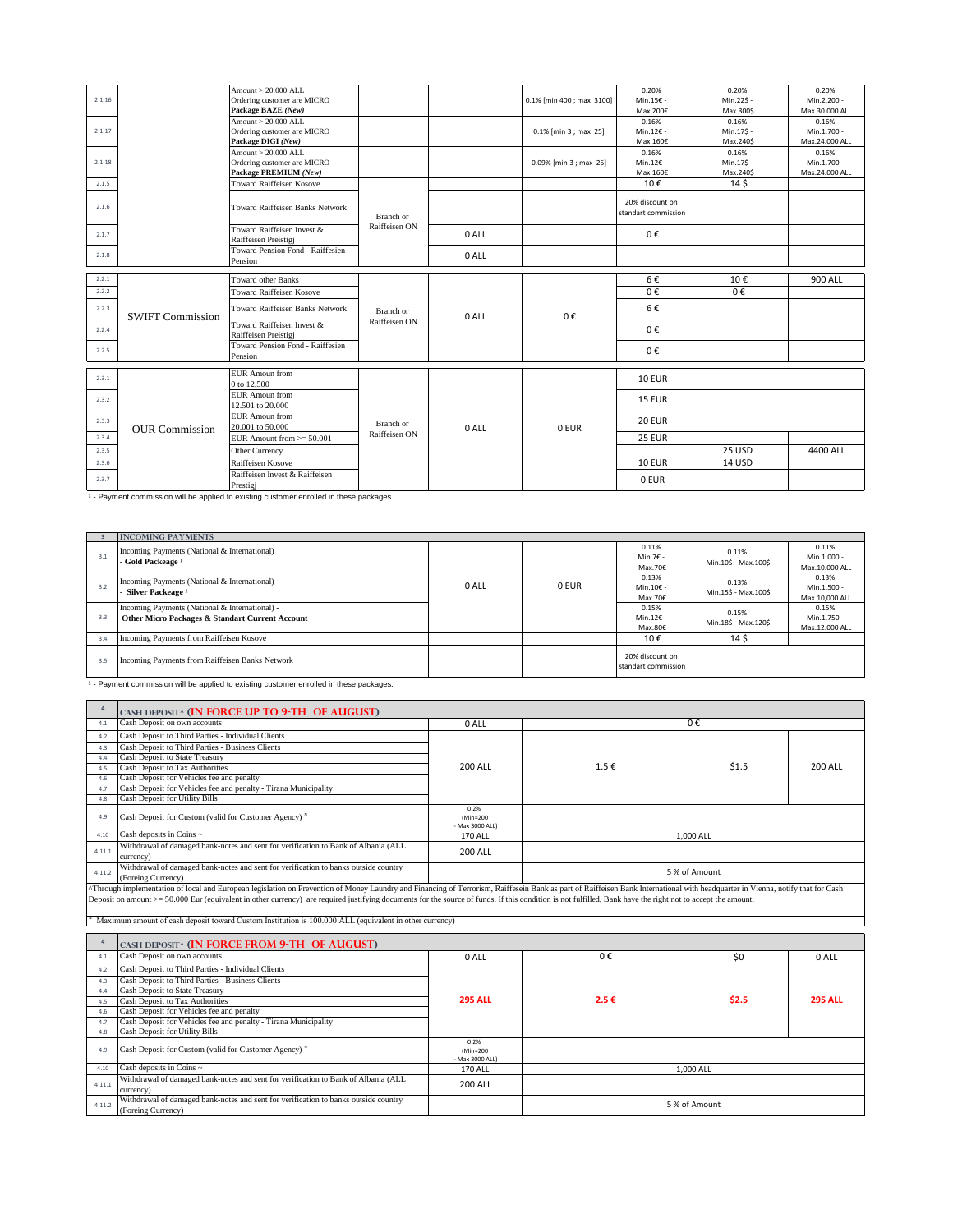^Through implementation of local and European legislation on Prevention of Money Laundry and Financing of Terrorism, Raiffesein Bank as part of Raiffeisen Bank International with headquarter in Vienna, notify that for Cash Deposit on amount  $>= 50.000$  Eur (equivalent in other currency) are required justifying documents for the source of funds. If this condition is not fulfilled, Bank have the right not to accept the amount.

͌ Maximum amount of cash deposit toward Custom Institution is 100.000 ALL (equivalent in other currency)

|     | <b>CASH DEPOSIT ON ALBANIAN POST BRANCHES</b>                                                                                                                                                                                  |                |    |  |
|-----|--------------------------------------------------------------------------------------------------------------------------------------------------------------------------------------------------------------------------------|----------------|----|--|
|     | Cash deposit to business account                                                                                                                                                                                               |                |    |  |
|     | Cash deposit toward other Individual Bank Clients                                                                                                                                                                              | <b>100 ALL</b> | 1€ |  |
| 5.3 | Cash deposit toward Micro Business                                                                                                                                                                                             |                |    |  |
|     | Cash deposit service is offered in Albanian Post branches in:Shengjin, Fushe-Arrez, Belsh, Kelcyre, Rrogozhine, Polican, Maliq, Memaliaj, Delvine, Selenice, Orikum, Plazh Durres, Sukth, Voskopoje, Leskovik, Ksamil, Konispo |                |    |  |
|     | Libohove, Levan, Peze, Preze, Vore, Petrele, Ndroq, Vau dejes, Bushat, Rubik, Milot, Fierze.                                                                                                                                   |                |    |  |

|      | <b>CASH WITHDRAWAL</b>                   |                                                                                                  |                                          |                                                                                                                                                                                                                                |
|------|------------------------------------------|--------------------------------------------------------------------------------------------------|------------------------------------------|--------------------------------------------------------------------------------------------------------------------------------------------------------------------------------------------------------------------------------|
| 6.1  |                                          |                                                                                                  | Amount from<br>0 to 10,000 Eur           | No Commission                                                                                                                                                                                                                  |
| 6.2  | No previous notification                 | <b>Gold Packeage</b>                                                                             | Amount from<br>10.000 to<br>30,000 Eur   | $0.5%$ of amount                                                                                                                                                                                                               |
| 6.3  |                                          |                                                                                                  | Amount from<br>0 to 3.500 Eur            | No Commission                                                                                                                                                                                                                  |
| 64   |                                          | Other Packeage and Standart<br><b>Accounts</b>                                                   | Amount from<br>3.500 to<br>30,000 Eur    | 0.5 % of amount                                                                                                                                                                                                                |
| 6.5  | Previous Notification                    |                                                                                                  | Amount from<br>0 to 30,000 Eur           | No Commission                                                                                                                                                                                                                  |
| 6.6  | 1 Working Day ∞                          | All Packeage and Standart Accounts                                                               | Amount from<br>30.001 to<br>150,000 Eur  | 0.3 % of amount                                                                                                                                                                                                                |
| 6.7  |                                          |                                                                                                  | Amount from<br>0 to 150,000 Eur          | No Commission                                                                                                                                                                                                                  |
| 6.8  | Previous Notification<br>2 Working Day ∞ | All Packeage and Standart Accounts                                                               | Amount from<br>150,001 to<br>500,000 Eur | Fix commission 250 EUR                                                                                                                                                                                                         |
| 6.9  |                                          |                                                                                                  | Shuma mbi<br>500,000 Eur                 | 1% of amount                                                                                                                                                                                                                   |
| 6.10 | outside country                          | Withdrawal of damaged bank-notes and sent for verification to Bank of Albania / Banks            |                                          | 5 % of Amount                                                                                                                                                                                                                  |
| 6.11 |                                          | Exchange of bank-notes with certain coinage with other bank-notes with different coinage         |                                          | 0.3% Min 150 ALL                                                                                                                                                                                                               |
|      |                                          | ALL ELID and LISD, will be fulfill from bank after 2 working days from the date of recognitions. |                                          | oc Cash withdrawal from own account With Notification in ALL, EUR and USD currency, will be fulfill from bank within 2 working days from date of reservation. Cash withdrawal from own account With Notification in currency d |

**7** 7.1.1 Declaration for bank interest and Taxation of this interes 1000 ALL <sup>7.1.2</sup> Copy of the Documents given Declaration of Personal Wealth & Tax 1000 ALL 7.1.3 officialy from the Bank: For Embassies / Consulates Offices 1000 ALL 7.1.4 **Other Declarations 700 ALL** 7.2.1 0.1% min. 300 - max 2,000 7.2.2 Commission for ALUIZNI (as per customer Packeage) Min 50 - Max 100 ALL 7.3 Commission for acceptance of privatization securities or Vouchers for privatization of state 2000 ALL 7.4 150 ALL Commission for privatization securities invested in Anglo Adriatic fund 7.5 Commission for vouchers invested in Anglo Adriatic fund 150 ALL 150 ALL <sup>7.6</sup> Commission for the customers who have invested in Privatization securities and vouchers<br><sup>7.6</sup> invested in Angle Adriatic fund <sup>7.7</sup> Commission for acceptance of privatization securities or vouchers for legalization,<br><sup>7.7</sup> urbanization and integration of building without permit 7.8.1 Commission for Commission from Bank of Albania 500 ALL 7.8.2 100 ALL Bureau in BOA Commission service from Raiffeisen Bank 7.9 7.10 Commission for capital legalization service  $\overline{500 \text{ ALL}}$  500 ALL  $\overline{4 \epsilon}$  4 €  $\overline{55}$  500 ALL 7.11 Commission for property reevaluation tax payment 150 ALL 7.12 but they don't dipose the pass book of the depositer or any other similar document (payments from the applicants when he / she has effectuated the request) 5,000 ALL 7.13 LEK DOMESTIC EUR EUR USD Other Currency (NË LEK)\* **8** 8.1 500 ALL 4 € 4 € \$5 5.00ALL Reverse of internal bank payments 8.2 Investigation for outgoing payments **and the COVID-SISTEM COVID-SISTEM** 20€ 525 3.000 ALL 3.000 ALL 8.3 1.000 ALL 35 € \$40 4.500 ALL Reverse / Cancelation of outgoing paymentsˇ 8.4 Amendmend of instruction for outgoing payments<sup>★</sup> **All amendment of instruction for outgoing payments** and the state of the state of the state of the state of the state of the state of the state of the state of the st Commission for ALUIZNI cash uildings ALL, EUR and USD, will be fulfill from bank after 3 working days from the date of reservations. Ekuivalent i 1,000 ALL Payments - MICRO 0.30% min. ALL 150 **Other commissions for Payments** Ekuivalent i 15.5 EUR Ekuivalent i 5,000 ALL EUR 10 + beneficiary bank commission (if applicable) vested in Anglo Adriatic fund urbanization and integration of building without permit Commission for ertification/complain in Credit<br>Bureau in BOA Bank-Note or Coins Exchange with specifics coinance with other Bank-Notes or Coins with other coinance Payment commission for Austrian VISA application Commission for the verification of different Physical Subjects that pretend the heritance, ALUIZNI Commission for attestations or Copy of the Documents given officialy from the Bank: **Payments & Cash Deposit - Other**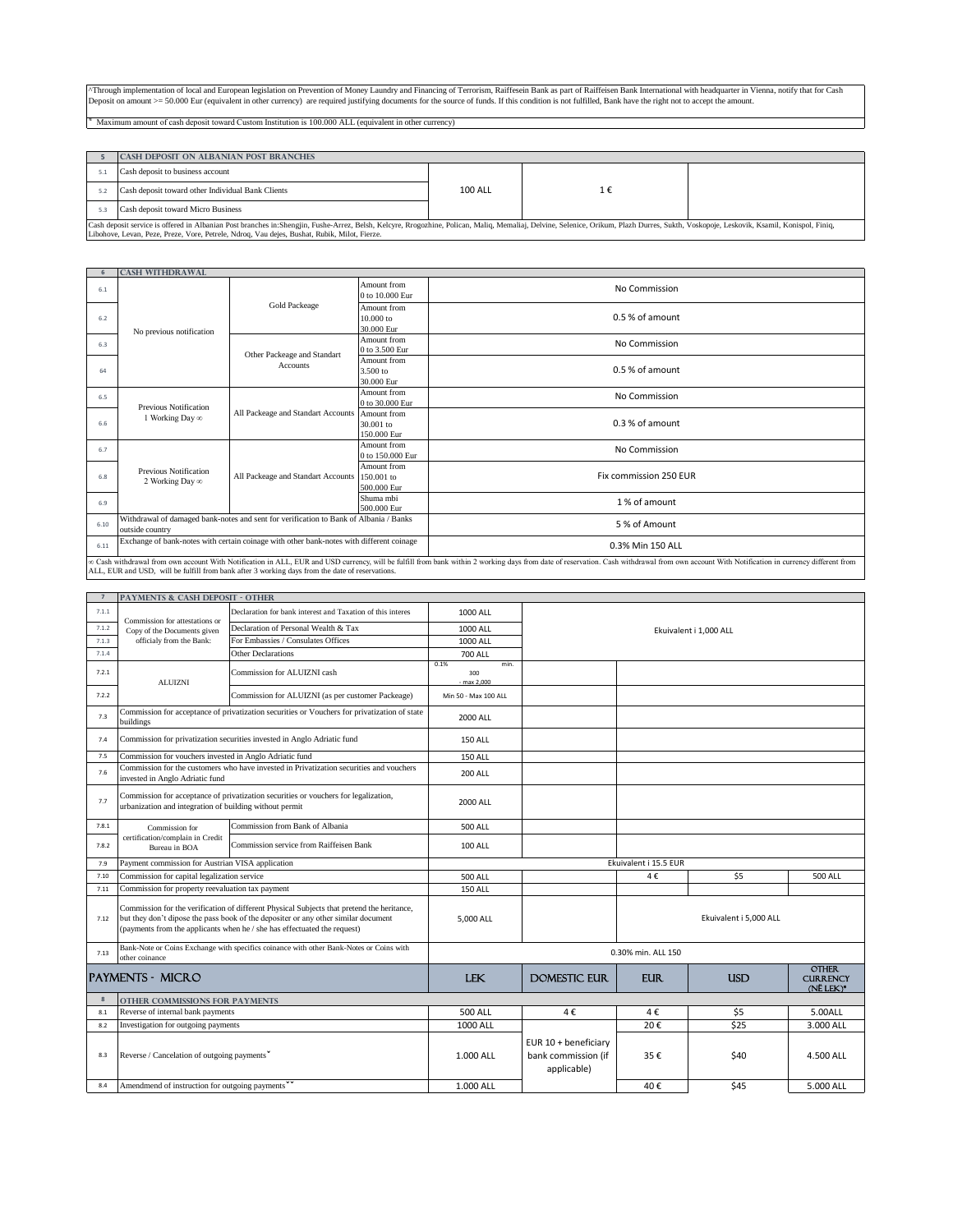| 8.5  | Investigation for incoming payments                                                                                                                                                                                            | 600 ALL                                  | EUR $10 +$ beneficiary<br>bank commission (if | 20€ | \$25                   | 3.000 ALL      |
|------|--------------------------------------------------------------------------------------------------------------------------------------------------------------------------------------------------------------------------------|------------------------------------------|-----------------------------------------------|-----|------------------------|----------------|
| 8.6  | Amendmend of instruction for Incoming payment                                                                                                                                                                                  | 600 ALL                                  | applicable)                                   | 40€ | \$45                   | 5.000 ALL      |
| 8.7  | Reverse of Incoming payments                                                                                                                                                                                                   | 600 ALL + Outgoing<br>Payment commission |                                               | 35€ | \$40                   | 4.500 ALL      |
| 8.8  | Confirmation Commission for Audit Purposes                                                                                                                                                                                     | 5.000 ALL                                |                                               | 55€ | \$85                   | 5.000 ALL      |
| 8.9  | Commission for urgent value date                                                                                                                                                                                               |                                          |                                               | 8€  | \$10                   | 1,200 ALL      |
| 8.10 | Commission for IBAN missing^                                                                                                                                                                                                   |                                          |                                               | 5€  | \$6                    | <b>700 ALL</b> |
| 8.11 | Raiffeisen ON - nivel sigurie Token^^                                                                                                                                                                                          | 0 ALL                                    |                                               | 0€  | \$0                    | 0 ALL          |
| 8.12 | Raiffeisen ON - nivel sigurie Mobile Cronto <sup>^^</sup>                                                                                                                                                                      | <b>500 ALL</b>                           |                                               |     | Ekuivalent i 500 ALL   |                |
| 8.13 | Raiffeisen ON - nivel sigurie Hardware Cronto^^                                                                                                                                                                                | 8.000 ALL                                |                                               |     | Ekuivalent i 8.000 ALL |                |
|      | * Commissions for Payments in other Currencies that are expressed in ALL will be effectuated only if the currency is different from the above currencies or in case the customer wants to proceed the transaction from his Acc |                                          |                                               |     |                        |                |

\*\* The customers will benefit preferental commission as per terms and conditions specified in the packages they have chosen for Direct Debit utility bill payments, Non cash within RBAL payments & Payments for the tax offic

\*\*\* The customer will not pay commissions for the service, but will pay commissions as per bank's terms and conditions for each payment processed. The client should make sure to have sufficient fund (amount + commission) a

~ This commission will be aplied for every Coin - Fold (50 Coins) in LCY ond FCY deposited by the customer. This commission will be added to actual commission specified above for cash deposit.<br>^\*Commission for IBAN missing

*^^ One time fee on service subscription*

ັ Commission value refer only to the request for payment reverse. Other commission from correspondent/final bank for payment reverse will be held from transfert amount<br>ັັCommission value include commission from correspond

| <b>PAYMENT TIME SCHEDULE</b> |                                        |                                                              |                                          |                                                            |            |                                                            |                                                                                       |
|------------------------------|----------------------------------------|--------------------------------------------------------------|------------------------------------------|------------------------------------------------------------|------------|------------------------------------------------------------|---------------------------------------------------------------------------------------|
|                              |                                        |                                                              | <b>LEK</b>                               | <b>EUR</b>                                                 | <b>USD</b> | <b>OTHER CURRENCY</b>                                      | <b>System Working Date*</b><br>Ordering account debit /<br>Beneficiary account credit |
|                              | <b>Payments within Raiffeisen BANK</b> |                                                              |                                          |                                                            |            |                                                            |                                                                                       |
|                              | <b>From BRANCH</b>                     |                                                              |                                          | Up to 15.30 PM                                             |            |                                                            | Debit-D / Credit-D                                                                    |
|                              |                                        | Ordering & Beneficiary Currency are<br>different or the same |                                          | From 9.00 AM to 16.30 PM                                   |            |                                                            | Debit-D / Credit-D                                                                    |
|                              | Raiffeisen ON                          | Ordering & Beneficiary Currency are<br>the same              |                                          | From 16.30 PM to 9.00 AM                                   |            |                                                            | Debit-D / Credit-D                                                                    |
| different                    |                                        | Ordering & Beneficiary Currency are                          |                                          | From 9.00 AM to 16.30 PM: Amount < $10,000$ Eur ekuivalent |            | From 9.00 AM to 16.30 PM:<br>Amount < 2.000 Eur ekuivalent |                                                                                       |
|                              | <b>Outgoing Payments</b>               |                                                              |                                          |                                                            |            |                                                            |                                                                                       |
|                              |                                        | Amount up to 1.5 Mil LEK                                     | Up to 13.00 PM                           |                                                            |            |                                                            | Debit-D / Credit-D                                                                    |
| Working<br>Hours             |                                        |                                                              | After 13.00 PM                           |                                                            |            |                                                            | Debit-D / Credit-D+1                                                                  |
|                              | <b>From BRANCH</b>                     | Amount from 1.5 Mil to                                       | Up to 14.30 PM                           |                                                            |            |                                                            | Debit-D / Credit-D                                                                    |
|                              |                                        | 30 Mil LEK                                                   | After 14.30 PM                           |                                                            |            |                                                            | Debit-D / Credit-D+1                                                                  |
|                              |                                        | Amount from 30 Mil LEK                                       | Up to 14.30 PM                           |                                                            |            |                                                            | Debit-D / Credit -D+1                                                                 |
|                              |                                        |                                                              | After 14.30 PM                           |                                                            |            |                                                            | Debit-D / Credit -D+2                                                                 |
|                              |                                        |                                                              |                                          | Up to 15.30 PM                                             |            |                                                            | Debit-D / Credit -D+2                                                                 |
|                              |                                        | <b>Foreing Currency</b>                                      |                                          | After 15.30 PM                                             |            |                                                            | Debit-D+1 / Credit - D+3                                                              |
|                              |                                        |                                                              | From 00.00 - 13.30                       |                                                            |            |                                                            | Debit-D / Credit-D                                                                    |
|                              |                                        | Amount up to 1.5 Mil LEK                                     | From 13.30-17.00                         |                                                            |            |                                                            | Debit-D/Credit-D+1                                                                    |
|                              |                                        |                                                              | From 17.00 - 00.00<br>From 00.00 - 14.30 |                                                            |            |                                                            | Debit-D \ D+1*/ Credit -D+1<br>Debit-D / Credit-D                                     |
|                              |                                        | Amount from 1.5 Mil to                                       | From 14.30-17.00                         |                                                            |            |                                                            | Debit-D/Credit-D+1                                                                    |
|                              |                                        | 30 Mil LEK                                                   | From 17.00 - 00.00                       |                                                            |            |                                                            | Debit- $D \setminus D+1^*$                                                            |
|                              |                                        |                                                              |                                          |                                                            |            |                                                            | / Credit -D+1                                                                         |
|                              |                                        |                                                              | From 00.0-17.00                          |                                                            |            |                                                            | Debit-D / Treasury<br>Confirmation                                                    |
| Working<br>Day               | Raiffeisen ON                          | Amount from 30 Mil LEK                                       | From 17.00 - 00.00                       |                                                            |            |                                                            | Debit- $D \setminus D+1^*$                                                            |
|                              |                                        |                                                              |                                          |                                                            |            |                                                            | <b>Treasury Confirmation</b>                                                          |
|                              |                                        | Ordering & Beneficiary Currency are<br>the same or different |                                          | From 9.00 - 16.30                                          |            |                                                            | Debit-D / Credit -D+2                                                                 |
|                              |                                        | Ordering & Beneficiary Currency are<br>the same              |                                          | From 16.30 PM to 9.00 AM                                   |            |                                                            |                                                                                       |
|                              |                                        | Ordering & Beneficiary Currency are<br>different             |                                          | From 9.00 AM to 16.30 PM: Amount < $10,000$ Eur ekuivalent |            | From 9.00 AM to 16.30 PM:<br>Amount < 2,000 Eur ekuivalent | Debit-D / Credit -D+3                                                                 |